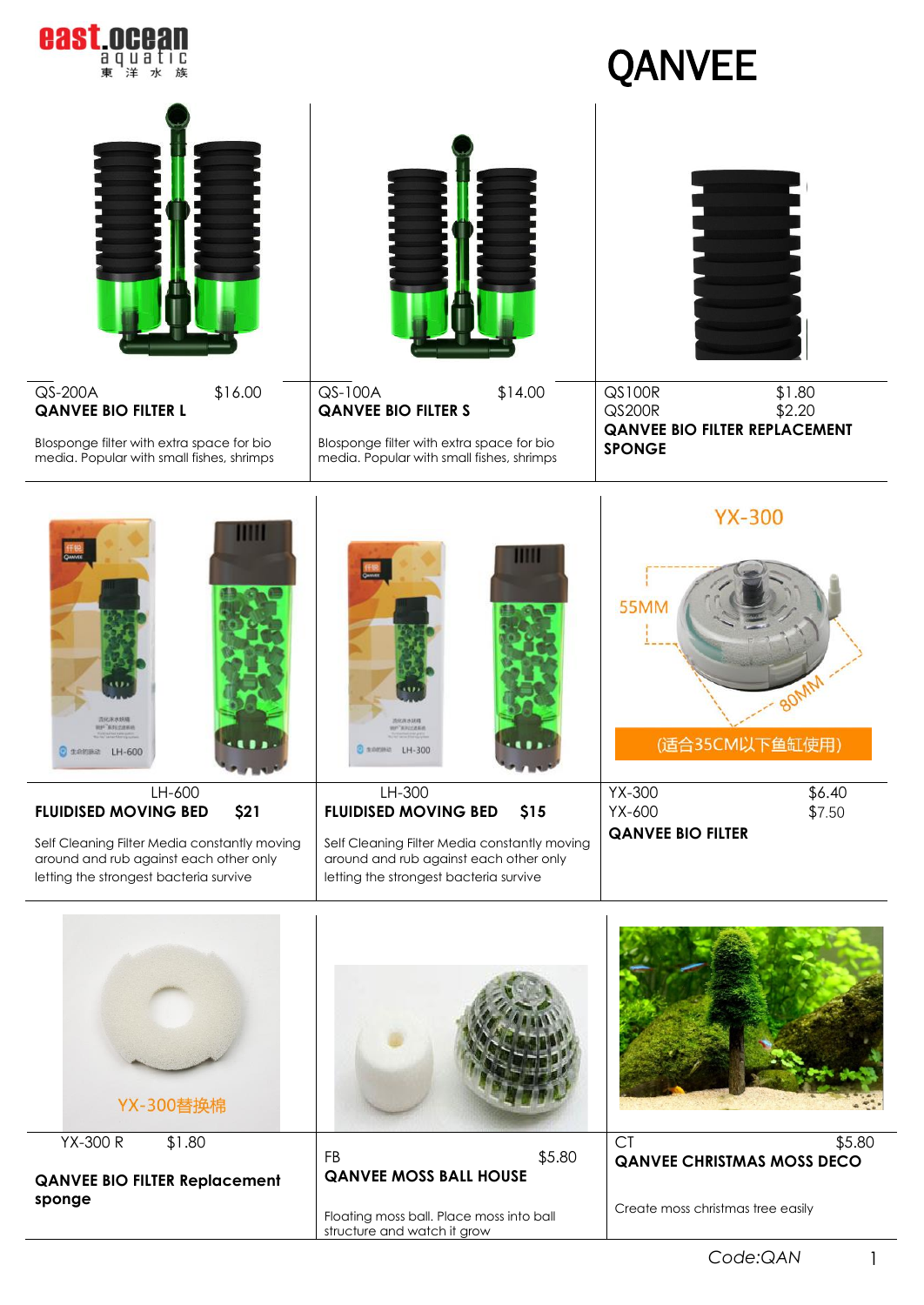

## QANVEE

| <b>GANVER</b><br>NaNo-Q<br><b>NANO</b><br>\$10.80<br><b>QANVEE NANO ALGAE SCRAPER</b><br>(41cm)<br>High quality algae scraper suitable for<br>freshwater and marine usage                                              | Qanvee<br>淡海水通用<br>配保护罩<br>多款式可选<br>仟锐Q3新款铝镁合金刮藻刀<br>Q <sub>3</sub><br>\$18.00<br><b>QANVEE Q3 ALGAE SCRAPER</b><br>(66cm)<br>High quality algae scraper suitable for<br>freshwater and marine usage                   | 铝镁合金<br><mark>仟锐</mark> QANVEE<br>\$17.20<br>TB<br><b>QANVEE TANK BRUSH</b><br>Great algae cleaner to remove dirt and<br>algae from rocks and uneven surface |
|------------------------------------------------------------------------------------------------------------------------------------------------------------------------------------------------------------------------|------------------------------------------------------------------------------------------------------------------------------------------------------------------------------------------------------------------------|--------------------------------------------------------------------------------------------------------------------------------------------------------------|
| 仟锐<br>QANVEE<br>简约而可靠<br>REVERSE OSMOSIS<br><b>ATOMIZER</b><br>反渗透式缸外<br>CO2雾化器<br>SIMPLE AND RELIABLE DISSOLUTION IS BETTER<br>解放缸内空间就这么简单                                                                            | 仟锐<br>QANVEE<br>論約而可靠<br>REVERSE OSMOSIS<br><b>ATOMIZER</b><br>反渗透式缸外<br>CO2雾化器<br>SIMPLE AND RELIABLE DISSOLUTION IS BETTER<br>解放缸内空间就运                                                                               |                                                                                                                                                              |
| \$29<br>M <sub>1</sub><br><b>QANVEE M1 CO2 ATOMIZER</b><br>(INLINE) 12/16MM TUBE<br>Inline diffuser to provide highest co2<br>diffusion. Super fine high grade internal<br>diffuser Perfect for external filter setup. | \$33<br>M <sub>2</sub><br><b>QANVEE M2 CO2 ATOMIZER</b><br>(INLINE) 16/22MM TUBE<br>Inline diffuser to provide highest co2<br>diffusion. Super fine high grade internal<br>diffuser Perfect for external filter setup. | \$9.90<br>C300<br><b>QANVEE C300 Siphon Cleaner</b><br>Great Suction Power. Quailty Product.                                                                 |
|                                                                                                                                                                                                                        |                                                                                                                                                                                                                        |                                                                                                                                                              |
| C600<br>\$12.30<br><b>QANVEE C600 Siphon Cleaner</b><br>Great Suction Power. Quailty Product.                                                                                                                          | <b>S300</b><br>\$14.00<br><b>QANVEE S600 Siphon Cleaner</b><br>35-49cm<br>Great Suction Power. Quailty Product.                                                                                                        | <b>S600</b><br>\$16.60<br><b>QANVEE S600 Siphon Cleaner</b><br>45-59cm<br>Great Suction Power. Quailty Product.                                              |